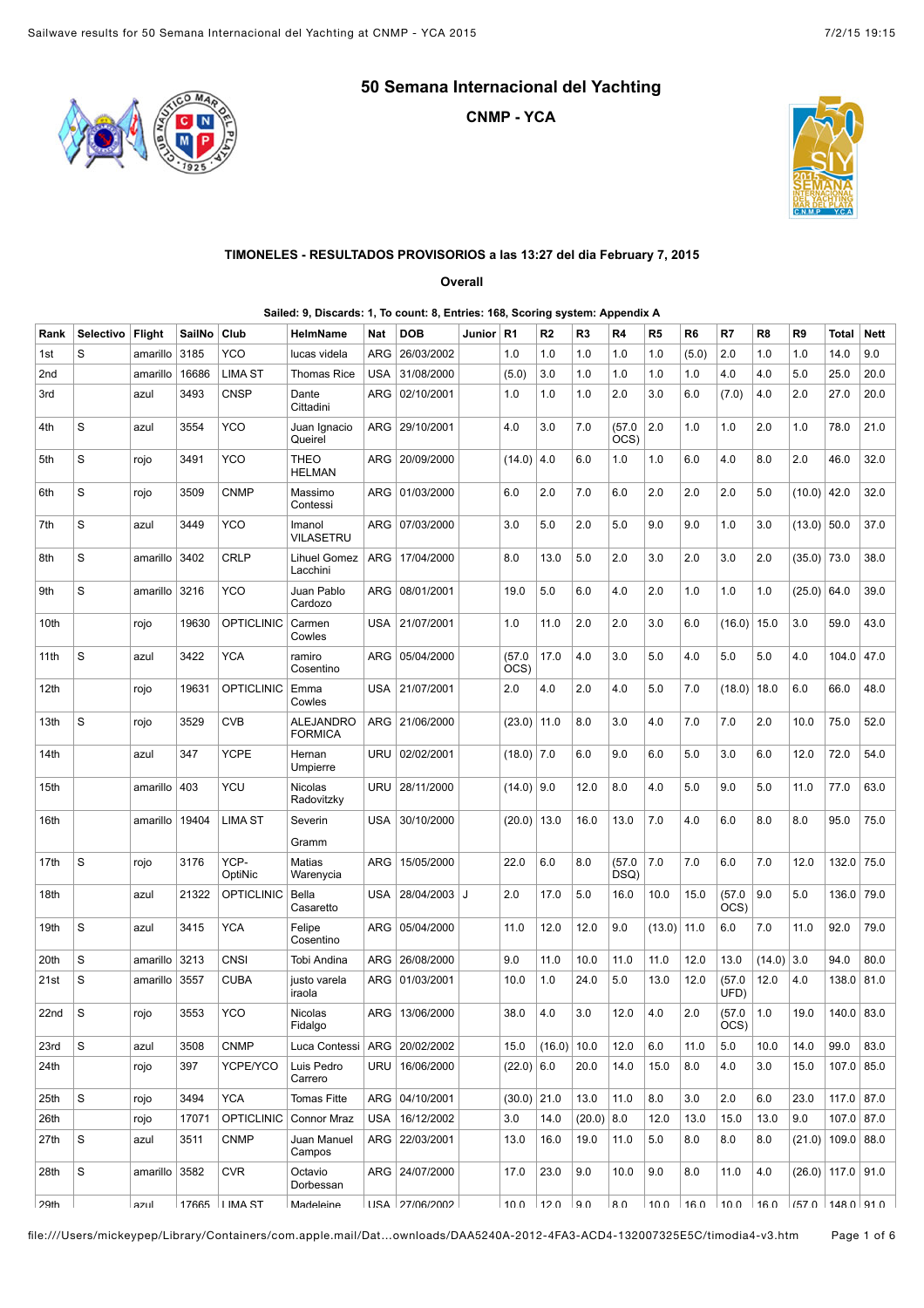|      |             |          |       |                           | Rice                                            |            |                  |                |               |               |                |         |        |                |                | BFD)               |               |       |
|------|-------------|----------|-------|---------------------------|-------------------------------------------------|------------|------------------|----------------|---------------|---------------|----------------|---------|--------|----------------|----------------|--------------------|---------------|-------|
| 30th | S           | amarillo | 3574  | <b>YCO</b>                | <b>JOSE</b><br><b>ROTHER</b>                    | ARG        | 10/05/2002       | 11.0           | 2.0           | 3.0           | 12.0           | 9.0     | (33.0) | 28.0           | 22.0           | 5.0                | 125.0         | 92.0  |
| 31st | S           | azul     | 3248  | <b>CNSP</b>               | malena<br>sciarra                               | ARG        | 26/09/2002       | 3.0            | 8.0           | 15.0          | 7.0            | 19.0    | (30.0) | 14.0           | 19.0           | 7.0                | 122.0         | 92.0  |
| 32nd | S           | rojo     | 3562  | <b>CVB</b>                | Maria Victoria<br>Montalbano                    | ARG        | 31/08/2001       | 7.0            | 6.0           | 4.0           | 6.0            | 29.0    | 29.0   | 13.0           | (31.0)         | 4.0                | 129.0         | 98.0  |
| 33rd | S           | rojo     | 3543  | <b>CNSI</b>               | <b>BERNARDITA</b><br>DE ROSA                    | ARG        | 25/09/2000       | 2.0            | 15.0          | 5.0           | 15.0           | 11.0    | 20.0   | (57.0<br>UFD)  | 10.0           | 24.0               | 159.0         | 102.0 |
| 34th | S           | azul     | 3316  | <b>CNSP</b>               | IV�N LUPPI                                      | ARG        | 07/08/2001       | 6.0            | 8.0           | 4.0           | 7.0            | 21.0    | 16.0   | 19.0           | 21.0           | (57.0)<br>BFD)     | 159.0         | 102.0 |
| 35th |             | amarillo | 15510 | <b>LIMA ST</b>            | Nicol <sup>o</sup> S<br>Mart�n                  | USA        | 22/12/2000       | 12.0           | (32.0)        | 12.0          | 4.0            | 14.0    | 15.0   | 11.0           | 15.0           | 20.0               | 135.0         | 103.0 |
| 36th |             | amarillo | 17088 | <b>OPTICLINIC</b>         | Tj Danilek                                      | <b>USA</b> | 17/05/2000       | 6.0            | 22.0          | 3.0           | 26.0           | 16.0    | 15.0   | (57.0)<br>UFD) | 16.0           | 8.0                | 169.0         | 112.0 |
| 37th | S           | amarillo | 3442  | <b>YCA</b>                | Maximiliano<br>Kralj                            | ARG        | 14/03/2001       | 28.0           | 10.0          | 35.0          | 15.0           | 7.0     | 3.0    | 7.0            | 11.0           | (57.0<br>UFD)      | 173.0         | 116.0 |
| 38th | S           | amarillo | 3100  | <b>CNSE</b>               | Santiago<br>Toker                               | ARG        | 04/06/2002       | 8.0            | 10.0          | 17.0          | 14.0           | (25.0)  | 22.0   | 10.0           | 19.0           | 16.0               | 141.0         | 116.0 |
| 39th | S           | rojo     | 3535  | <b>CNN</b>                | Lucas Alvarez<br>Millet                         | ARG        | 23/06/2002       | 16.0           | 12.0          | $(25.0)$ 6.0  |                | 14.0    | 21.0   | 17.0           | 14.0           | 17.0               | 142.0         | 117.0 |
| 40th | S           | rojo     | 3497  | <b>YCO</b>                | Rocio<br>Aparicio                               | ARG        | 25/01/2000       | 5.0            | 9.0           | 28.0          | 13.0           | 15.0    | 10.0   | (57.0<br>UFD)  | 25.0           | 14.0               | 176.0         | 119.0 |
| 41st | S           | azul     | 3498  | <b>CNSI</b>               | luis velasco                                    | <b>ARG</b> | 16/06/2000       | 4.0            | 7.0           | 23.0          | 22.0           | 24.0    | 23.0   | 16.0           | (28.0)         | 2.0                | 149.0         | 121.0 |
| 42nd | S           | amarillo | 3545  | <b>CVR</b>                | Matias<br>Medrano<br>Pizarro                    | ARG        | 16/04/2001       | 10.0           | 8.0           | 7.0           | (46.0)         | 20.0    | 19.0   | 24.0           | 30.0           | 7.0                | 171.0         | 125.0 |
| 43rd |             | azul     | 197   | YCU                       | <b>Belen Carrau</b>                             | <b>URU</b> | 25/09/2000       | $(40.0)$ 31.0  |               | 11.0          | 22.0           | 18.0    | 12.0   | 12.0           | 7.0            | 13.0               | 166.0         | 126.0 |
| 44th |             | rojo     | 17949 | <b>OPTICLINIC</b>         | Teagan<br>Cunningham                            | <b>USA</b> | 10/01/2001       | (28.0)         | 19.0          | 14.0          | 19.0           | 16.0    | 13.0   | 19.0           | 17.0           | 10.0               | 155.0         | 127.0 |
| 45th | S           | amarillo | 3121  | <b>CRLP</b>               | <b>FELIPE</b><br>ZABALLA                        | <b>ARG</b> | 11/09/2000       | 23.0           | 18.0          | 27.0          | 3.0            | 26.0    | 13.0   | 11.0           | 11.0           | (34.0)             | 166.0         | 132.0 |
| 46th | S           | azul     | 3154  | <b>CVR</b>                | Maria Sol<br>Grosso                             | ARG        | 11/08/2000       | $(25.0)$ 9.0   |               | 14.0          | 17.0           | 23.0    | 17.0   | 20.0           | 25.0           | 7.0                | 157.0         | 132.0 |
| 47th | S           | rojo     | 3458  | <b>CUBA</b>               | <b>ARMANDO</b><br><b>TOMAS</b><br><b>CIVINI</b> | ARG        | 09/06/2000       | 21.0           | 14.0          | 18.0          | 24.0           | 27.0    | 14.0   | 14.0           | (28.0)         | 1.0                | 161.0         | 133.0 |
| 48th | S           | rojo     | 3236  | <b>CVB</b>                | lan Szejer                                      | ARG        | 11/06/2001       | 24.0           | 25.0          | 18.0          | 14.0           | 11.0    | 4.0    | (57.0<br>UFD)  | 24.0           | 14.0               | 191.0         | 134.0 |
| 49th |             | rojo     | 188   | <b>YCU</b>                | Juan Martin<br>Pacheco                          | URU        | 18/08/2001       | 27.0           | $(35.0)$ 29.0 |               | 18.0           | 8.0     | 9.0    | 9.0            | 12.0           | 22.0               | 169.0         | 134.0 |
| 50th |             | azul     | 414   | <b>YCU</b>                | Juan Ignacio<br>Regusci                         |            | URU 22/12/2000   | 29.0           | 18.0          | 16.0          | (57.0)<br>OCS) | $8.0\,$ | 3.0    | $3.0\,$        | $3.0\,$        | 57.0<br>UFD        | 194.0         | 137.0 |
| 51st | $\mathbf S$ | azul     | 3585  | <b>YCA</b>                | Pedro Alvarez<br>qallesio                       |            | ARG   09/03/2001 | 17.0           | 38.0          | 9.0           | 22.0           | 27.0    | 10.0   | 5.0            | 10.0           | (57.0<br>UFD)      | 195.0         | 138.0 |
| 52nd |             | amarillo | 18166 | <b>OPTICLINIC</b>         | Max Anker                                       | USA        | 05/12/2001       | 5.0            | 5.0           | 13.0          | 5.0            | 15.0    | 18.0   | (57.0)<br>UFD) | 21.0           | 57.0<br><b>UFD</b> | 196.0         | 139.0 |
| 53rd |             | amarillo | 14076 | OPTICLINIC   Nick Chisari |                                                 | <b>USA</b> | 19/01/2000       | 8.0            | 21.0          | 30.0          | 13.0           | 20.0    | 19.0   | (57.0)<br>UFD) | 18.0           | 11.0               | 197.0         | 140.0 |
| 54th | S           | azul     | 3601  | <b>CRSN</b>               | Francisco<br>Villalba                           | ARG        | 12/07/2002       | 7.0            | $7.0\,$       | 15.0          | 10.0           | 23.0    | 28.0   | 28.0           | 23.0           | (57.0<br>UFD)      | 198.0         | 141.0 |
| 55th |             | azul     | 18162 | <b>OPTICLINIC</b>         | John<br>Eastman                                 | <b>USA</b> | 16/04/2002       | 9.0            | 28.0          | 23.0          | (57.0)<br>OCS) | 10.0    | 16.0   | 21.0           | 13.0           | 21.0               | 198.0         | 141.0 |
| 56th | $\mathbf S$ | amarillo | 3065  | <b>YCA</b>                | Teresa<br>Romairone                             |            | ARG 24/04/2000   | 26.0           | 20.0          | $(28.0)$ 21.0 |                | 12.0    | 20.0   | 13.0           | 9.0            | 22.0               | 171.0         | 143.0 |
| 57th | $\mathbf S$ | amarillo | 3514  | <b>YCR</b>                | Alvaro Vogt                                     |            | ARG   08/04/2002 | 25.0           | 22.0          | 13.0          | (57.0)<br>OCS) | 14.0    | 21.0   | 9.0            | 15.0           | 24.0               | 200.0         | 143.0 |
| 58th |             | rojo     | 367   | YCU                       | Ignacio<br>Hermida                              | URU        | 09/06/2002       | 12.0           | 2.0           | 17.0          | 20.0           | 31.0    | 30.0   | 22.0           | 16.0           | (57.0)<br>UFD)     | 207.0         | 150.0 |
| 59th | $\mathbf S$ | azul     | 3028  | <b>CVR</b>                | Juan Pablo<br>Grosso                            |            | ARG   11/08/2000 | 16.0           | 10.0          | 17.0          | 9.0            | 19.0    | 9.0    | 15.0           | (57.0)<br>DNC) | 57.0<br><b>UFD</b> | 209.0         | 152.0 |
| 60th |             | rojo     | 378   | YCU                       | Candelaria<br><b>GARI</b>                       |            | URU 27/11/2001   | 36.0           | 35.0          | 18.0          | 17.0           | 6.0     | 10.0   | (57.0)<br>UFD) | 6.0            | 25.0               | 210.0         | 153.0 |
| 61st | $\mathbf S$ | rojo     | 3495  | <b>CVR</b>                | Santiago<br>No❖                                 |            | ARG   22/04/2002 | 19.0           | 13.0          | 22.0          | 19.0           | (28.0)  | 25.0   | 21.0           | 28.0           | 9.0                | 184.0         | 156.0 |
| 62nd | S           | rojo     | 3536  | <b>CVB</b>                | TOMAS<br><b>MASSARO</b>                         |            | ARG 07/11/2000   | 15.0           | 24.0          | 21.0          | 21.0           | 17.0    | 25.0   | 18.0           | 18.0           | (33.0)             | 192.0         | 159.0 |
| 63rd |             | azul     | 3468  | <b>YCCN</b>               | Franco Hagen   ARG   04/10/2000                 |            |                  | (57.0)<br>OCS) | 25.0          | 8.0           | 30.0           | 19.0    | 22.0   | 12.0           | 20.0           | 24.0               | 217.0   160.0 |       |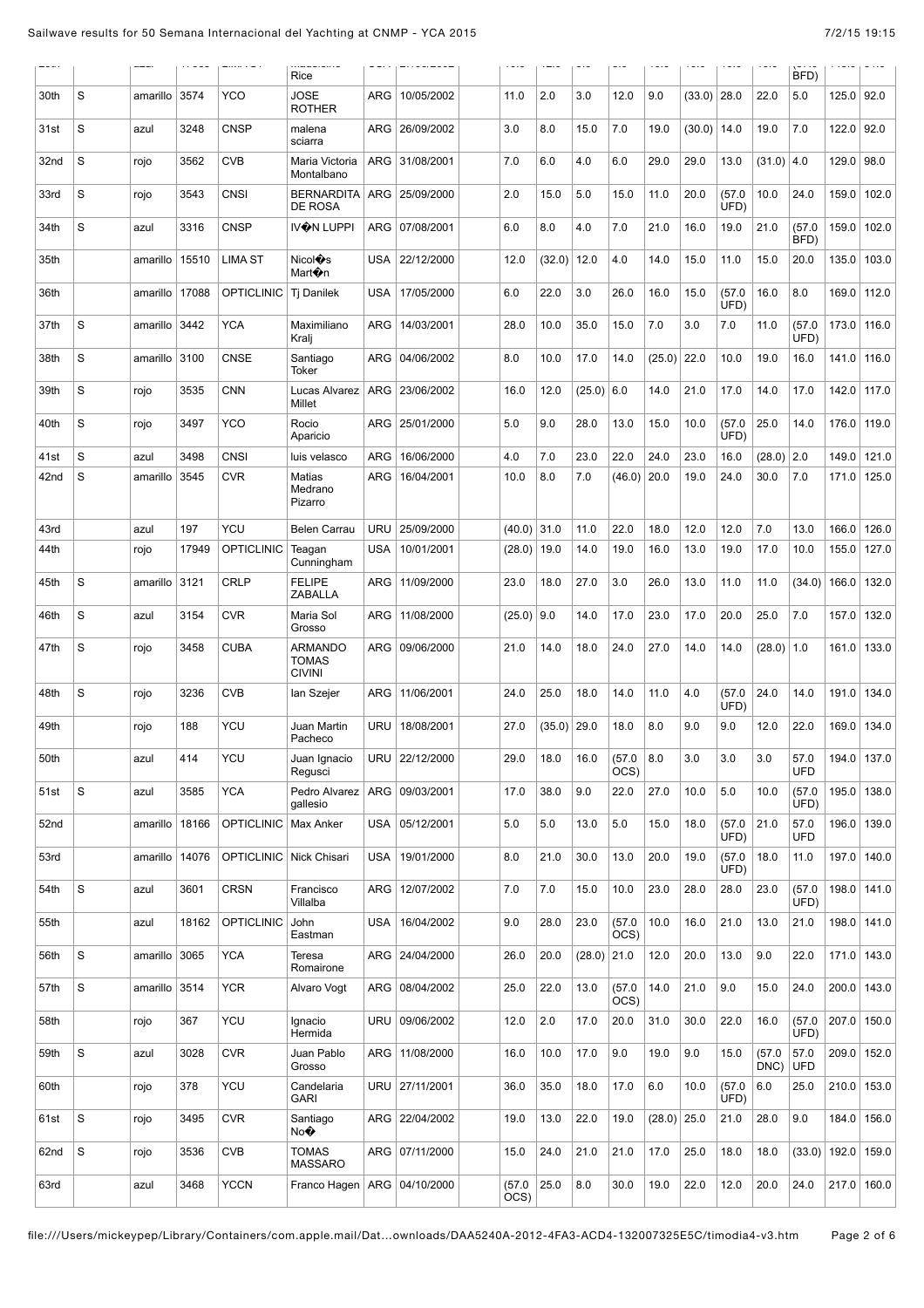| 64th             |        | amarillo         | 346          | <b>YCPE</b>       | juan francisco                                            | URU               | 0000-00-                 |   | 21.0          | 25.0         | 14.0           | 36.0         | 24.0         | 18.0           | (57.0)         | 9.0                | 16.0               | 220.0          | 163.0          |
|------------------|--------|------------------|--------------|-------------------|-----------------------------------------------------------|-------------------|--------------------------|---|---------------|--------------|----------------|--------------|--------------|----------------|----------------|--------------------|--------------------|----------------|----------------|
|                  |        |                  |              |                   | Pirone                                                    |                   | 00                       |   |               |              |                |              |              |                | UFD)           |                    |                    |                |                |
| 65th<br>66th     | S<br>S | azul<br>amarillo | 3471<br>3573 | YCO<br><b>CVR</b> | <b>Andres Cloos</b><br>Valent�n                           | <b>ARG</b><br>ARG | 10/12/2001<br>16/04/2002 |   | (30.0)<br>9.0 | 29.0<br>27.0 | 15.0<br>(35.0) | 26.0<br>19.0 | 27.0<br>25.0 | 17.0<br>24.0   | 20.0<br>31.0   | 17.0<br>25.0       | 16.0<br>8.0        | 197.0<br>203.0 | 167.0<br>168.0 |
|                  |        |                  |              |                   | Sabino                                                    |                   |                          |   |               |              |                |              |              |                |                |                    |                    |                |                |
| 67th             | S      | amarillo         | 3499         | YCO               | Charo<br>Menendez                                         |                   | ARG 0000-00-<br>00       |   | 41.0          | 3.0          | 21.0           | 16.0         | 21.0         | 18.0           | (57.0)<br>UFD) | 21.0               | 29.0               | 227.0          | 170.0          |
| 68th             | S      | azul             | 3240         | YCO               | maximo<br>cereghini                                       | ARG               | 26/11/2001               |   | 22.0          | 24.0         | 24.0           | (33.0)       | 29.0         | 27.0           | 17.0           | 23.0               | 6.0                | 205.0          | 172.0          |
| 69th             | S      | rojo             | 3527         | CVB               | nicolas brait                                             | <b>ARG</b>        | 20/04/2000               |   | (43.0)        | 39.0         | 41.0           | 16.0         | 17.0         | 14.0           | 8.0            | 11.0               | 29.0               | 218.0          | 175.0          |
| 70th             |        | amarillo         | 19984        | <b>OPTICLINIC</b> | Gavin Meese                                               | <b>USA</b>        | 11/08/2001               |   | 14.0          | 15.0         | 27.0           | 25.0         | 20.0         | 31.0           | 25.0           | (34.0)             | 19.0               | 210.0          | 176.0          |
| 71st             |        | azul             | 3576         | <b>CNSI</b>       | Juan<br>Nottebohm                                         | ARG               | 03/02/2002               |   | 27.0          | 18.0         | 19.0           | 18.0         | 26.0         | (44.0)         | 23.0           | 27.0               | 18.0               | 220.0          | 176.0          |
| 72 <sub>nd</sub> |        | rojo             | 3507         | <b>YCA</b>        | Ramiro<br>Cubria                                          | <b>ARG</b>        | 13/04/2000               |   | 35.0          | 17.0         | 30.0           | 26.0         | 16.0         | 26.0           | 8.0            | 20.0               | (57.0<br>UFD)      | 235.0          | 178.0          |
| 73rd             | S      | rojo             | 2990         | <b>CNAs</b>       | Manuela<br>Terreu                                         | ARG               | 28/01/2000               |   | 37.0          | 27.0         | 25.0           | 15.0         | 13.0         | 24.0           | (57.0)<br>UFD) | 20.0               | 20.0               | 238.0          | 181.0          |
| 74th             |        | rojo             | 3531         | <b>CNSI</b>       | joaquin<br>duhalde bisi                                   | ARG               | 05/08/2001               |   | 17.0          | 29.0         | 16.0           | 10.0         | 18.0         | 34.0           | (57.0)<br>UFD) | 57.0<br><b>DNC</b> | 3.0                | 241.0          | 184.0          |
| 75th             | S      | azul             | 3295         | YCO               | Eugenia<br>Albornoz                                       | ARG               | 10/05/2000               |   | 26.0          | 20.0         | 25.0           | 20.0         | 21.0         | 26.0           | 15.0           | 32.0               | (57.0)<br>UFD)     | 242.0          | 185.0          |
| 76th             | S      | amarillo         | 3555         | <b>YCR</b>        | Manuela<br>Rodriguez                                      | ARG               | 01/07/2001               |   | 20.0          | 15.0         | 24.0           | 33.0         | 22.0         | 24.0           | (57.0)<br>UFD) | 22.0               | 26.0               | 243.0          | 186.0          |
| 77th             |        | azul             | 402          | YCU               | Martin<br>Radovitzky                                      | URU               | 28/11/2000               |   | 45.0          | 34.0         | 32.0           | 31.0         | 12.0         | 11.0           | 10.0           | 13.0               | (57.0)<br>UFD)     | 245.0          | 188.0          |
| 78th             |        | amarillo         | 3424         | CNSE              | Vera Gilardi                                              | ARG               | 08/09/2000               |   | (44.0)        | 32.0         | 42.0           | 20.0         | 17.0         | 14.0           | 25.0           | 12.0               | 26.0               | 232.0          | 188.0          |
| 79th             | S      | amarillo         | 3140         | YCA               | Maximo<br>Videla                                          | <b>ARG</b>        | 17/02/2004               | J | 4.0           | 19.0         | 26.0           | 25.0         | (44.0)       | 44.0           | 29.0           | 30.0               | 13.0               | 234.0          | 190.0          |
| 80th             |        | amarillo         | 3550         | <b>CNSI</b>       | Felipe Mariani                                            | ARG               | 22/12/2000               |   | 24.0          | 28.0         | (33.0)         | 24.0         | 23.0         | 31.0           | 24.0           | 23.0               | 15.0               | 225.0          | 192.0          |
| 81st             | S      | azul             | 3445         | CVB               | Marcos<br>Gomez<br>Villafa�e                              |                   | ARG   08/02/2001         |   | 36.0          | 26.0         | 19.0           | 18.0         | 22.0         | 23.0           | 22.0           | 26.0               | (57.0)<br>UFD)     | 249.0          | 192.0          |
| 82nd             |        | azul             | 3490         | <b>CRLP</b>       | juan ignacio<br>giammona                                  |                   | ARG   25/10/2002         |   | 15.0          | 19.0         | 22.0           | 23.0         | 25.0         | 40.0           | 35.0           | (57.0<br>DNC)      | 19.0               | 255.0          | 198.0          |
| 83rd             | S      | rojo             | 3447         | <b>CVSI</b>       | Teo Zecchin                                               |                   | ARG 21/07/2001           |   | 40.0          | 49.0         | 31.0           | 27.0         | 22.0         | 17.0           | 12.0           | 14.0               | (57.0)<br>UFD)     |                | 269.0 212.0    |
| 84th             | S      | rojo             | 3570         | CNSP              | Geronimo<br>Pozzi Alcon                                   |                   | ARG   27/02/2004         | J | 13.0          | 23.0         | 22.0           | 29.0         | (39.0)       | 28.0           | 37.0           | 33.0               | 27.0               | 251.0          | 212.0          |
| 85th             |        | rojo             | 3594         | Cnse              | Giuliano<br>Menini                                        | ARG               | 19/02/2002               |   | 19.0          | 35.0         | 31.0           | 30.0         | (37.0)       | 27.0           | 17.0           | 26.0               | 28.0               | 250.0          | 213.0          |
| 86th             |        | azul             | 3407         | <b>CVR</b>        | gino badano                                               |                   | ARG 02/08/2001           |   | 23.0          | 30.0         | 10.0           | 24.0         | 47.0         | (57.0)<br>DNC) | 31.0           | 45.0               | 12.0               | 279.0 222.0    |                |
| 87th             |        | amarillo         | 2991         | <b>CNAs</b>       | sofia<br>dagostino                                        |                   | ARG   27/05/2001         |   | 43.0          | 22.0         | 27.0           | 27.0         | 30.0         | 28.0           | 20.0           | 27.0               | (57.0)<br>BFD)     | 281.0          | 224.0          |
| 88th             | S      | amarillo         | 3586         | <b>CNMP</b>       | Santiago<br>Palkin                                        |                   | ARG   22/05/2002         |   | 42.0          | 24.0         | 32.0           | 7.0          | 18.0         | 27.0           | (57.0)<br>DNC) | 57.0<br><b>DNC</b> | 23.0               | 287.0          | 230.0          |
| 89th             | S      | azul             | 3552         | CNSE              | Martin<br><b>Barletta</b>                                 | ARG               | 09/06/2003               |   | 16.0          | 31.0         | 34.0           | 25.0         | 44.0         | 43.0           | 28.0           | (57.0<br>DNC)      | 9.0                | 287.0          | 230.0          |
| 90th             |        | azul             | 3395         | <b>CNSP</b>       | <b>FEDERICO</b><br><b>HUGO</b><br><b>MORETTI</b><br>SANSO | ARG               | 22/08/2002               |   | 32.0          | 30.0         | 39.0           | 27.0         | (40.0)       | 38.0           | 25.0           | 31.0               | 17.0               |                | 279.0 239.0    |
| 91st             |        | amarillo         | 404          | YCU               | Joaquin<br>Radovitzky                                     | URU               | 09/06/2003 J             |   | 31.0          | 33.0         | 36.0           | (42.0)       | 34.0         | 34.0           | 24.0           | 27.0               | 20.0               | 281.0          | 239.0          |
| 92nd             |        | rojo             | 21140        | <b>OPTICLINIC</b> | <b>Oliver Hurwitz</b>                                     | <b>USA</b>        | 16/12/2002               |   | 33.0          | (44.0)       | 26.0           | 23.0         | 38.0         | 37.0           | 34.0           | 29.0               | 23.0               | 287.0          | 243.0          |
| 93rd             | S      | amarillo         | 2754         | <b>CNSI</b>       | <b>TOMAS</b><br><b>HARRIAGUE</b><br><b>CASTEX</b>         | ARG               | 07/07/2000               |   | 39.0          | 34.0         | 42.0           | 29.0         | 32.0         | 19.0           | (57.0)<br>UFD) | 22.0               | 27.0               | 301.0          | 244.0          |
| 94th             |        | azul             | 3502         | CUBA              | Jeronimo<br>Stupenengo<br>Pefaur                          |                   | ARG 26/12/2001           |   | 29.0          | 20.0         | 29.0           | 21.0         | 36.0         | 25.0           | (57.0)<br>DNC) | 57.0<br><b>DNC</b> | 32.0               | 306.0          | 249.0          |
| 95th             |        | rojo             | 3181         | CUBA              | sol segura                                                |                   | ARG 22/11/2001           |   | 24.0          | 37.0         | 11.0           | 23.0         | 38.0         | 32.0           | 31.0           | (57.0)<br>DNC)     | 57.0<br><b>UFD</b> |                | $310.0$ 253.0  |
| 96th             | S      | rojo             | 3063         | <b>CNMP</b>       | Tomas Rojas<br>Landaburu                                  |                   | ARG   08/12/2000         |   | 47.0          | (50.0)       | 50.0           | 32.0         | 29.0         | 26.0           | 23.0           | 17.0               | 30.0               |                | $304.0$ 254.0  |
| 97th             |        | amarillo         | 3478         | CUBA              | Amparo<br>Stupenengo<br>Pefaur                            |                   | ARG 07/02/2004 J         |   | 34.0          | 26.0         | 28.0           | 30.0         | (39.0)       | 35.0           | 38.0           | 34.0               | 29.0               |                | 293.0 254.0    |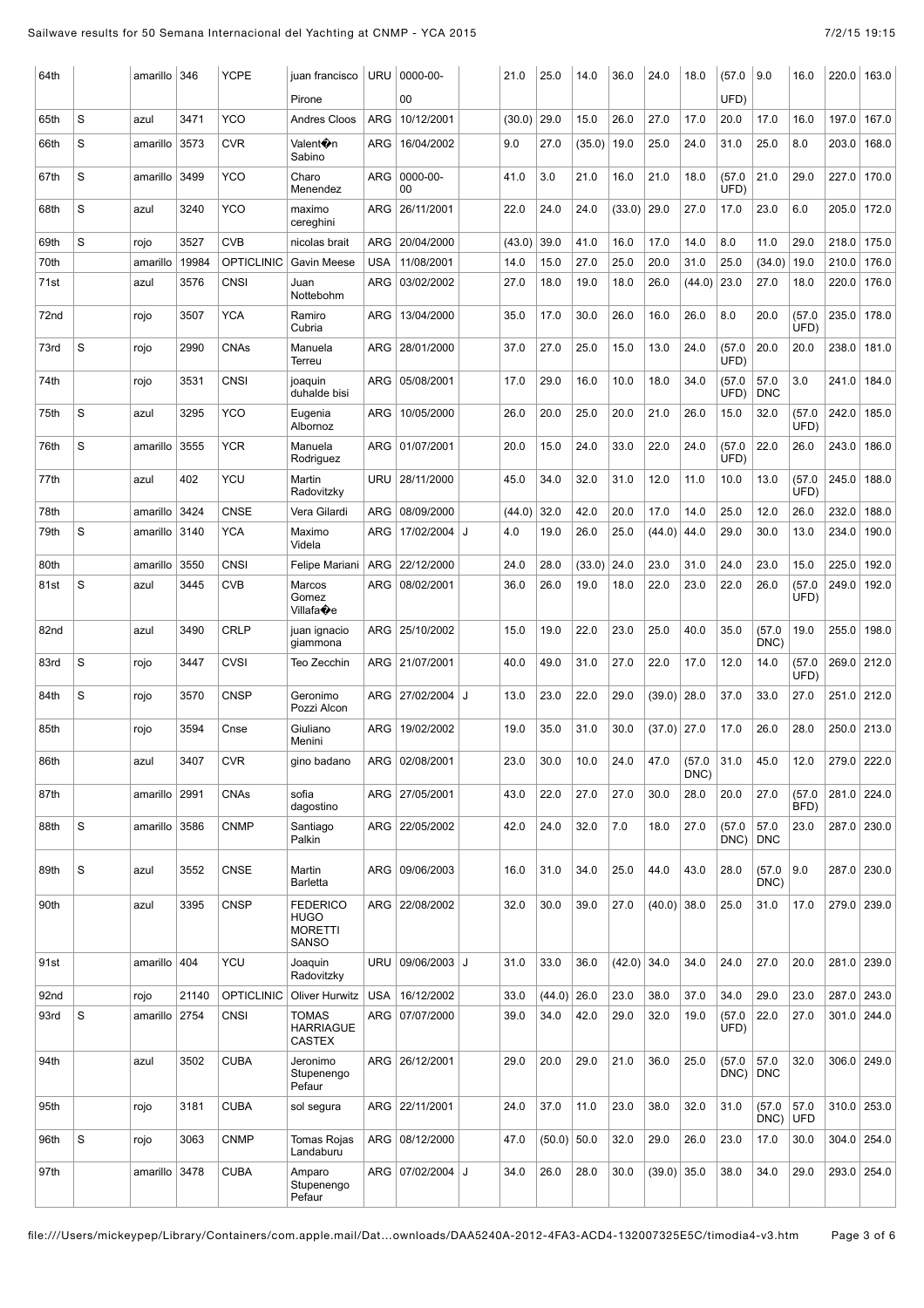| 98th        | S   | azul     | 3517  | <b>CNSI</b>            | Simon<br>Auberdiac                          | ARG        | 08/08/2002           |   | 25.0          | 28.0           | (41.0)        | 31.0          | 28.0               | 35.0               | 36.0               | 35.0               | 37.0               | 296.0 | 255.0         |
|-------------|-----|----------|-------|------------------------|---------------------------------------------|------------|----------------------|---|---------------|----------------|---------------|---------------|--------------------|--------------------|--------------------|--------------------|--------------------|-------|---------------|
| 99th        | S   | rojo     | 3488  | YCA                    | <b>Tadeo Funes</b><br>de Rioja              | ARG        | 30/04/2004           | J | 21.0          | 32.0           | 43.0          | 43.0          | 42.0               | (48.0)             | 23.0               | 35.0               | 18.0               | 305.0 | 257.0         |
| 100th       |     | amarillo | 17409 | <b>OPTICLINIC</b>      | Leyton<br>Borcherding                       | USA        | 30/10/2002           |   | 7.0           | 41.0           | 30.0          | 28.0          | 48.0               | 35.0               | 30.0               | 44.0               | (57.0)<br>UFD)     |       | 320.0 263.0   |
| 101st       |     | azul     | 2987  | YCP-<br><b>OPTINIC</b> | <b>MARINA</b><br><b>IFRAN</b>               |            | ARG 2/12/2003        | J | 37.0          | 26.0           | 36.0          | 31.0          | 41.0               | 39.0               | 34.0               | (57.0<br>DNC)      | 21.0               | 322.0 | 265.0         |
| 102nd       | ١s  | azul     | 3436  | <b>CRLP</b>            | Enzo Basile                                 | ARG        | 06/05/2000           |   | 31.0          | 45.0           | 41.0          | 37.0          | 39.0               | (50.0)             | 30.0               | 26.0               | 17.0               | 316.0 | 266.0         |
| 103rd       |     | rojo     | 3542  | CRLP                   | <b>Ulises Gomez</b><br>Lacchini             | ARG        | 22/05/2003 J         |   | 38.0          | 21.0           | 32.0          | (57.0<br>UFD) | 50.0               | 29.0               | 14.0               | 57.0<br>OCS        | 27.0               |       | 325.0 268.0   |
| 104th       | S   | amarillo | 3011  | YCP-<br>OptiNic        | Ivoti IFRAN                                 | ARG        | 30/01/2000           |   | (57.0<br>OCS) | 34.0           | 39.0          | 35.0          | 57.0<br><b>UFD</b> | 23.0               | 30.0               | 33.0               | 18.0               | 326.0 | 269.0         |
| 105th       |     | rojo     | 3596  | CRSN                   | <b>BRUNO</b><br><b>MOLLO</b>                | ARG        | 12/09/2001           |   | 20.0          | 36.0           | (46.0)        | 34.0          | 43.0               | 37.0               | 26.0               | 39.0               | 35.0               |       | 316.0 270.0   |
| 106th       |     | azul     | 3483  | <b>CNAs</b>            | Nicolas<br>Barcia                           |            | ARG   25/07/2003   J |   | 27.0          | 41.0           | 38.0          | (46.0)        | 37.0               | 39.0               | 33.0               | 31.0               | 25.0               |       | 317.0 271.0   |
| 107th       | S   | amarillo | 3437  | <b>CNSE</b>            | Alfredo Agote                               | ARG        | 04/05/2004 J         |   | 11.0          | 14.0           | 21.0          | 28.0          | 36.0               | 51.0               | (57.0<br>DNC)      | 57.0<br><b>DNC</b> | 57.0<br><b>UFD</b> |       | 332.0 275.0   |
| 108th       | S   | azul     | 3539  | <b>CRLP</b>            | Clara Rojas                                 | ARG        | 07/03/2001           |   | 38.0          | 23.0           | 26.0          | 41.0          | 30.0               | 32.0               | (57.0)<br>UFD)     | 29.0               | 57.0<br><b>UFD</b> |       | 333.0 276.0   |
| 109th       |     | amarillo | 2834  | <b>CNSE</b>            | <b>TOMAS</b><br><b>CHERVIN</b>              | ARG        | 21/04/2001           |   | 18.0          | 31.0           | 33.0          | 35.0          | 36.0               | (57.0)<br>DNC)     | 57.0<br><b>DNC</b> | 57.0<br><b>DNC</b> | 15.0               |       | 339.0 282.0   |
| 110th       | S   | rojo     | 3429  | CNZ                    | Lucia Miranda                               | ARG        | 13/06/2001           |   | 33.0          | (57.0)<br>OCS) | 37.0          | 37.0          | 45.0               | 37.0               | 29.0               | 34.0               | 31.0               |       | 340.0 283.0   |
| 111th       |     | amarillo | 18083 | <b>OPTICLINIC</b>      | Owen<br>Hennessey                           | USA        | 30/05/2002           |   | 12.0          | 16.0           | 38.0          | (57.0<br>DNC) | 57.0<br><b>DNC</b> | 57.0<br><b>DNC</b> | 57.0<br><b>DNC</b> | 43.0               | 6.0                |       | 343.0 286.0   |
| 112th       |     | azul     | 2691  | <b>CNMP</b>            | <b>IVO SCHIEL</b>                           | ARG        | 09/01/2002           |   | 49.0          | 40.0           | 52.0          | 36.0          | 31.0               | (57.0)<br>DNF)     | 26.0               | 24.0               | 28.0               |       | 343.0 286.0   |
| 113th       |     | rojo     | 3462  | <b>CVSI</b>            | <b>PEDRO</b><br><b>PINTO</b>                | ARG        | 01/09/2000           |   | 50.0          | 40.0           | 11.0          | (57.0<br>OCS) | 24.0               | 33.0               | 16.0               | 57.0<br><b>DNC</b> | 57.0<br>UFD        | 345.0 | 288.0         |
| 114th       |     | rojo     | 18956 | <b>OPTICLINIC</b>      | Sofia Segalla                               | USA        | 01/02/2003           | J | 18.0          | 30.0           | 35.0          | 28.0          | 33.0               | (57.0<br>DNC)      | 57.0<br><b>DNC</b> | 32.0               | 57.0<br><b>UFD</b> |       | 347.0 290.0   |
| 115th       |     | rojo     | 3532  | CUBA                   | <b>LUCAS</b><br><b>MINIATI</b>              | ARG        | 29/12/2001           |   | 48.0          | 37.0           | 46.0          | (49.0)        | 40.0               | 33.0               | 18.0               | 37.0               | 31.0               | 339.0 | 290.0         |
| 116th       | S   | rojo     | 3130  | <b>CVR</b>             | Francisco De<br>Marco                       | ARG        | 03/01/2002           |   | 28.0          | 42.0           | 46.0          | 39.0          | 46.0               | 42.0               | 26.0               | (57.0)<br>DNC)     | 22.0               |       | 348.0 291.0   |
| 117th       |     | amarillo | 3082  | CNC                    | Ramiro<br>Alejandro<br>Suarez<br>Fabbro     | <b>ARG</b> | 04/01/2000           |   | (48.0)        | 48.0           | 48.0          | 40.0          | 34.0               | 30.0               | 21.0               | 30.0               | 43.0               | 342.0 | 294.0         |
| 118th       |     | azul     | 3544  | <b>CRSN</b>            | Santiago<br>Moreno                          |            | ARG 09/06/2002       |   | 32.0          | 33.0           | 37.0          | 17.0          | 41.0               | (57.0)<br>$DNC$ )  | 57.0<br>UFD        | 46.0               | 32.0               |       | $352.0$ 295.0 |
| 119th       |     | azul     | 3587  | <b>CNMP</b>            | Felipe<br>Capizzano                         |            | ARG 29/07/2002       |   | 50.0          | 53.0           | 48.0          | 34.0          | 26.0               | 20.0               | 27.0               | (57.0)<br>DNC)     | 38.0               |       | 353.0 296.0   |
| 120th       |     | amarillo | 2930  | <b>CNAs</b>            | Juan Terreu                                 |            | ARG   02/01/2003   J |   | 13.0          | 47.0           | 53.0          | 32.0          | 37.0               | (57.0)<br>UFD)     | 19.0               | 40.0               | 57.0<br><b>BFD</b> |       | 355.0 298.0   |
| 121st       |     | rojo     | 3099  | YCP-<br>OptiNic        | Victoria<br>Mackinnon                       |            | ARG 14/01/04         | J | 36.0          | 42.0           | 34.0          | 38.0          | (48.0)             | 47.0               | 29.0               | 42.0               | 33.0               |       | $349.0$ 301.0 |
| 122nd       |     | rojo     | 3249  | <b>CNAS</b>            | Maite Galvan                                |            | ARG 25/09/2001       |   | 47.0          | 36.0           | $(55.0)$ 47.0 |               | 45.0               | 45.0               | 32.0               | 19.0               | 33.0               |       | 359.0 304.0   |
| 123rd       |     | azul     | 3503  | <b>CRLP</b>            | Mateo De<br>Luca                            |            | ARG   12/09/2002     |   | 33.0          | 51.0           | 37.0          | 40.0          | 30.0               | 31.0               | (57.0)<br>UFD)     | 32.0               | 57.0<br><b>BFD</b> |       | 368.0 311.0   |
| 124th       | ls. | azul     | 3107  | YCO                    | Amin Agustin<br>Abdelrahman                 |            | ARG   06/06/2003   J |   | 32.0          | 27.0           | 43.0          | 35.0          | 32.0               | 45.0               | (57.0)<br>UFD)     | 41.0               | 57.0<br><b>BFD</b> |       | 369.0 312.0   |
| 125th       |     | amarillo | 3548  | <b>YCCN</b>            | German<br>Arenas                            |            | ARG   15/04/2001     |   | 35.0          | (57.0)<br>OCS) | 38.0          | 29.0          | 33.0               | 32.0               | 32.0               | 57.0<br><b>DNC</b> | 57.0<br><b>BFD</b> |       | 370.0 313.0   |
| 126th       |     | amarillo | 18509 | <b>OPTICLINIC</b>      | Jack Solmo                                  | <b>USA</b> | $01/02/2003$ J       |   | 30.0          | (57.0)<br>OCS) | 23.0          | 42.0          | 28.0               | 43.0               | 38.0               | 57.0<br><b>DNC</b> | 57.0<br><b>UFD</b> |       | 375.0 318.0   |
| 127th       |     | azul     | 2959  | <b>YCA</b>             | Agustin<br>Saguier                          |            | ARG 07/11/2000       |   | 43.0          | 39.0           | 40.0          | 41.0          | (57.0)<br>UFD)     | 36.0               | 57.0<br><b>UFD</b> | 24.0               | 39.0               |       | 376.0 319.0   |
| 128th       | ls. | amarillo | 3584  | <b>CNSI</b>            | Agustina<br>Sof <sup>o</sup> a<br>Schilling |            | ARG 05/07/2002       |   | 34.0          | 47.0           | 47.0          | 37.0          | 35.0               | 34.0               | (57.0)<br>UFD)     | 57.0<br><b>DNC</b> | 31.0               |       | 379.0 322.0   |
| 129th       |     | rojo     | 3569  | CNCba                  | Camilo<br>Trebino                           |            | ARG 20/11/2002       |   | 52.0          | 50.0           | 33.0          | 33.0          | 40.0               | 36.0               | 36.0               | (57.0)<br>DNC)     | 42.0               |       | 379.0 322.0   |
| 130th       |     | azul     | 3137  | <b>YCCN</b>            | Franco Rossi                                |            | ARG 08/09/2000       |   | 49.0          | (55.0)         | 49.0          | 45.0          | 42.0               | 46.0               | 22.0               | 36.0               | 40.0               |       | 384.0 329.0   |
| 131st $ S $ |     | amarillo | 3078  | <b>CVR</b>             | <b>JOAQUIN</b><br>SEOANE                    |            | ARG 08/11/2002       |   | 40.0          | 44.0           | 51.0          | 32.0          | 32.0               | 40.0               | (57.0)<br>UFD)     | 33.0               | 57.0<br><b>UFD</b> |       | 386.0 329.0   |
| الديممنا    |     | $\sim$   | ممتما | $\sim$                 | $\mathbf{r}$<br>$\overline{\phantom{a}}$    |            | مممموميت المسد       |   | $-2$          | $\cdots$       | $\sim$ $\sim$ | $\sim$ $\sim$ | $\sim$ $\sim$      | $\sim$ $\sim$      | $- - -$            | $-- -$             | $\cdots$           |       | aan ahaan a   |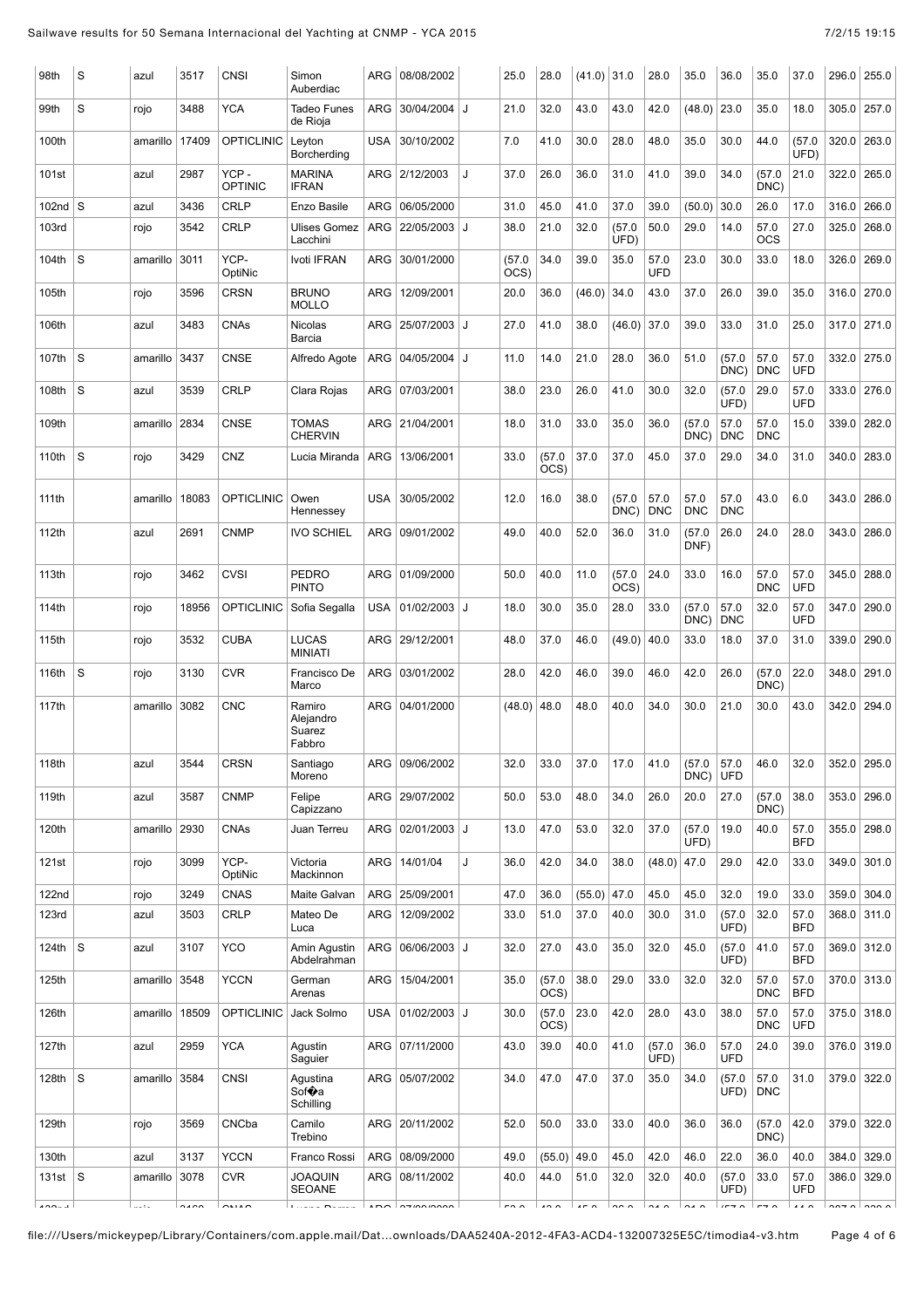| 13Zna           |    | rojo     | 3160  | <b>UNAS</b>       | Luana Perron                                              |     | ARG   27/09/2000     |   | 53.U           | 43.0               | 45.0           | 36.U               | 31.U               | Z1.0               | $U \cdot \lambda C$<br>DNS) | U.1C<br><b>DNC</b> | 44.U               |             | 387.0 330.0   |
|-----------------|----|----------|-------|-------------------|-----------------------------------------------------------|-----|----------------------|---|----------------|--------------------|----------------|--------------------|--------------------|--------------------|-----------------------------|--------------------|--------------------|-------------|---------------|
| 133rd           |    | amarillo | 3575  | <b>CVSI</b>       | Josefina ,M.<br>Lopez                                     | ARG | 30/07/2002           |   | 42.0           | 42.0               | 29.0           | 51.0               | 35.0               | 47.0               | (57.0)<br>DNC)              | 57.0<br><b>DNC</b> | 30.0               | 390.0       | 333.0         |
| 134th           | ls | azul     | 3464  | <b>CVR</b>        | Delfina Dalli                                             | ARG | 30/03/2004           | J | 54.0           | 38.0               | 55.0           | 39.0               | 48.0               | (57.0<br>DNF)      | 32.0                        | 29.0               | 40.0               | 392.0       | 335.0         |
| 135th           | S  | rojo     | 3581  | <b>CNSE</b>       | Facundo Mac<br>Gowan                                      | ARG | 0000-00-<br>00       |   | (57.0)<br>OCS) | 38.0               | 31.0           | 40.0               | 34.0               | 22.0               | 57.0<br><b>DNC</b>          | 57.0<br><b>DNC</b> | 57.0<br><b>UFD</b> | 393.0       | 336.0         |
| 136th           |    | amarillo | 3266  | <b>CRC</b>        | Pierino<br>Colombo                                        | ARG | 17/09/2000           |   | 46.0           | 41.0               | 39.0           | 43.0               | 38.0               | 41.0               | (57.0)<br>DNC)              | 57.0<br><b>DNC</b> | 34.0               | 396.0       | 339.0         |
| 137th           |    | azul     | 3091  | <b>CNSI</b>       | <b>FELIPE DE</b><br>ROSA                                  | ARG | 16/12/2002           |   | 26.0           | 48.0               | 40.0           | 44.0               | 46.0               | (57.0<br>DNF)      | 39.0                        | 57.0<br><b>DNC</b> | 41.0               | 398.0       | 341.0         |
| 138th           |    | rojo     | 428   | YCU               | abril rial                                                | URU | 28/02/2002           |   | 31.0           | 36.0               | 34.0           | 34.0               | 47.0               | 49.0               | (57.0)<br>UFD)              | 57.0<br><b>DNF</b> | 57.0<br><b>UFD</b> | 402.0       | 345.0         |
| 139th           |    | rojo     | 3475  | <b>CNSI</b>       | LUCAS<br>ALDAZABAL                                        |     | ARG   04/01/2002     |   | 34.0           | 33.0               | 45.0           | 48.0               | 50.0               | 46.0               | 35.0                        | (57.0)<br>DNC)     | 57.0<br><b>UFD</b> | 405.0       | 348.0         |
| 140th           |    | azul     | 3537  | <b>CNC</b>        | Javier Nicolas<br>Suarez<br>Fabbro                        | ARG | 04/01/2000           |   | 45.0           | 51.0               | 49.0           | 45.0               | 35.0               | 29.0               | (57.0)<br>UFD)              | 38.0               | 57.0<br><b>DNC</b> | 406.0       | 349.0         |
| 141st           |    | amarillo | 2616  | <b>YCSF</b>       | Octavio<br>Bontempi<br>Croppi                             |     | ARG   17/12/2001     |   | 29.0           | 43.0               | 49.0           | 38.0               | 49.0               | (57.0)<br>DNC)     | 39.0                        | 57.0<br><b>DNC</b> | 45.0               | 406.0 349.0 |               |
| 142nd           |    | amarillo | 3595  | <b>CNSI</b>       | Martina<br>Valiante                                       |     | ARG   23/05/2002     |   | 39.0           | 44.0               | 42.0           | 42.0               | (57.0)<br>DNC)     | 57.0<br><b>DNC</b> | 37.0                        | 57.0<br><b>DNC</b> | 36.0               | 411.0       | 354.0         |
| 143rd           | ls | rojo     | 3345  | YCO               | Geronimo<br>Laschera<br>Falc�n                            | ARG | 06/10/2003 J         |   | 35.0           | 29.0               | 20.0           | (57.0)<br>DNF)     | 51.0               | 57.0<br><b>DNC</b> | 57.0<br><b>UFD</b>          | 49.0               | 57.0<br><b>BFD</b> |             | 412.0 355.0   |
| 144th           |    | azul     | 3409  | <b>CNAS</b>       | martino<br>macchione                                      | ARG | 18/03/2002           |   | 44.0           | 47.0               | 48.0           | 50.0               | 47.0               | 39.0               | 40.0                        | (57.0)<br>DNC)     | 45.0               |             | 417.0 360.0   |
| 145th           |    | rojo     | 3556  | <b>CRLP</b>       | Santiago<br>Arrondo                                       | ARG | 07/04/2003 J         |   | 46.0           | 52.0               | 36.0           | (57.0)<br>DNC)     | 57.0<br><b>DNC</b> | 57.0<br><b>DNC</b> | 27.0                        | 57.0<br><b>DNC</b> | 30.0               | 419.0       | 362.0         |
| 146th           |    | azul     | 3218  | <b>CNSE</b>       | Mateo Waisse                                              | ARG | 27/12/2001           |   | 55.0           | 46.0               | 50.0           | 51.0               | 51.0               | (57.0<br>DNC)      | 27.0                        | 47.0               | 37.0               | 421.0       | 364.0         |
| 147th           |    | rojo     | 3541  | <b>CRLP</b>       | Facundo Vigo                                              |     | ARG   02/04/2001     |   | 44.0           | 49.0               | 40.0           | 38.0               | 43.0               | 36.0               | (57.0)<br>DNC)              | 57.0<br><b>DNC</b> | 57.0<br><b>UFD</b> | 421.0       | 364.0         |
| 148th           |    | amarillo | 18425 | <b>OPTICLINIC</b> | Aidan Iaconis                                             | USA | 16/09/2002           |   | 37.0           | 39.0               | 47.0           | 44.0               | 52.0               | (57.0)<br>DNC)     | 57.0<br><b>DNC</b>          | 57.0<br><b>DNC</b> | 34.0               | 424.0       | 367.0         |
| 149th           |    | azul     | 3136  | <b>CNSI</b>       | violeta garcia<br>canteli                                 | ARG | 17/02/2001           |   | 41.0           | 45.0               | 43.0           | 49.0               | 49.0               | (57.0<br>DNC)      | 57.0<br>UFD                 | 57.0<br><b>DNC</b> | 28.0               | 426.0       | 369.0         |
| 150th           |    | amarillo | 3294  | <b>CUBA</b>       | Delfina<br>Hogner                                         |     | ARG   22/12/2001     |   | 48.0           | 46.0               | 44.0           | 44.0               | 46.0               | 38.0               | (57.0)<br>UFD)              | 48.0               | 57.0<br><b>DNC</b> | 428.0       | 371.0         |
| 151st           |    | rojo     | 3480  | <b>CNMP</b>       | Bautista<br>Casanova                                      |     | ARG   03/01/2001     |   | 47.0           | 43.0               | 53.0           | (57.0)<br>UFD)     | 41.0               | 42.0               | 57.0<br>UFD                 | 57.0<br><b>DNC</b> | 38.0               | 435.0       | 378.0         |
| 152nd           |    | rojo     | 3465  | <b>CNMP</b>       | Gonzalo<br><b>Burgues</b>                                 |     | ARG   19/02/2001     |   | 51.0           | 55.0               | 51.0           | 47.0               | 50.0               | 38.0               | (57.0)<br>OCS)              | 37.0               | 57.0<br><b>UFD</b> | 443.0 386.0 |               |
| 153rd           |    | azul     | 2702  | <b>CNSI</b>       | Felipe<br>Harriague<br>Castex                             |     | ARG   28/04/2004   J |   | 54.0           | 54.0               | 52.0           | 48.0               | 54.0               | (57.0)<br>DNC)     | 57.0<br><b>OCS</b>          | 38.0               | 32.0               | 446.0       | 389.0         |
| 154th           |    | azul     | 3579  | <b>CNSI</b>       | <b>JUAN PABLO</b><br><b>CAROSI</b><br><b>WARBURG</b>      |     | ARG 30/04/2003 J     |   | 51.0           | 46.0               | 52.0           | 47.0               | 53.0               | (57.0)<br>DNC)     | 42.0                        | 57.0<br><b>DNC</b> | 41.0               |             | 446.0 389.0   |
| 155th           |    | amarillo | 3119  | <b>YCSF</b>       | renzo cinaglia                                            |     | ARG   04/05/2004   J |   | 51.0           | 53.0               | 54.0           | 41.0               | (57.0)<br>$DNC$ )  | 57.0<br>DNC        | 41.0                        | 36.0               | 57.0<br>UFD        |             | 447.0 390.0   |
| 156th           |    | amarillo | 3239  | <b>CRC</b>        | Atahualpa<br>Cortes                                       |     | ARG   12/07/2000     |   | 52.0           | 54.0               | 54.0           | 53.0               | 49.0               | 54.0               | 33.0                        | (57.0)<br>DNC)     | 42.0               | 448.0       | 391.0         |
| 157th           |    | rojo     | 2989  | <b>CNAS</b>       | Lautaro<br>Ferrari<br>Fern Ondez                          |     | ARG   14/05/2002     |   | 52.0           | 48.0               | 53.0           | 46.0               | 42.0               | (57.0<br>DNC)      | 57.0<br><b>DNS</b>          | 57.0<br><b>DNC</b> | 39.0               |             | 451.0 394.0   |
| 158th           |    | rojo     | 3170  | <b>CVSI</b>       | Haakon<br>Masegosa                                        |     | ARG   13/01/2002     |   | 50.0           | 49.0               | 50.0           | 45.0               | 44.0               | (57.0)<br>$DNC$ )  | 57.0<br><b>UFD</b>          | 57.0<br><b>DNC</b> | 43.0               |             | 452.0 395.0   |
| 159th           |    | azul     | 3577  | <b>CNSI</b>       | Bautista<br>Nottebohm                                     |     | ARG   26/06/2003   J |   | 41.0           | 40.0               | 51.0           | (57.0)<br>DNC)     | 57.0<br> DNC       | 57.0<br><b>DNC</b> | 57.0<br><b>DNC</b>          | 57.0<br><b>DNC</b> | 36.0               | 453.0       | 396.0         |
| 160th           |    | amarillo | 3144  | YCP-<br>OptiNic   | Ernesto Dei<br>Castelli                                   |     | ARG 0000-00-<br>00   |   | 53.0           | 45.0               | 44.0           | 43.0               | 45.0               | (57.0)<br>$DNC$ )  | 57.0<br><b>DNC</b>          | 57.0<br><b>DNC</b> | 57.0<br><b>UFD</b> |             | 458.0 401.0   |
| 161st           |    | amarillo | 3420  | <b>CNAs</b>       | Triana<br>Rocazzella                                      | ARG | 05/04/2003 J         |   | (57.0)<br>OCS) | 57.0<br><b>OCS</b> | 44.0           | 39.0               | 52.0               | 41.0               | 57.0<br>UFD                 | 57.0<br><b>DNC</b> | 57.0<br><b>UFD</b> |             | 461.0 404.0   |
| 162nd $\vert$ S |    | azul     | 3205  | <b>YCA</b>        | <b>AGUSTINA</b><br>CARMELA<br><b>CASTRO</b><br><b>FAU</b> |     | ARG   16/04/2000     |   | 42.0           | (57.0)<br>OCS)     | 47.0           | 57.0<br><b>DNC</b> | 33.0               | 57.0<br><b>DNC</b> | 57.0<br>DNC                 | 57.0<br><b>DNC</b> | 57.0<br>UFD        |             | 464.0 407.0   |
| 163rd           |    | azul     | 3057  | CNAS              | Catalina loon                                             |     | ARG 12/12/2001       |   | 46.0           | 37.0               | $ 45.0\rangle$ | $167.0$ 57.0       |                    | 57.0 57.0          |                             | 57.0               | 57.0               |             | 470.0   413.0 |